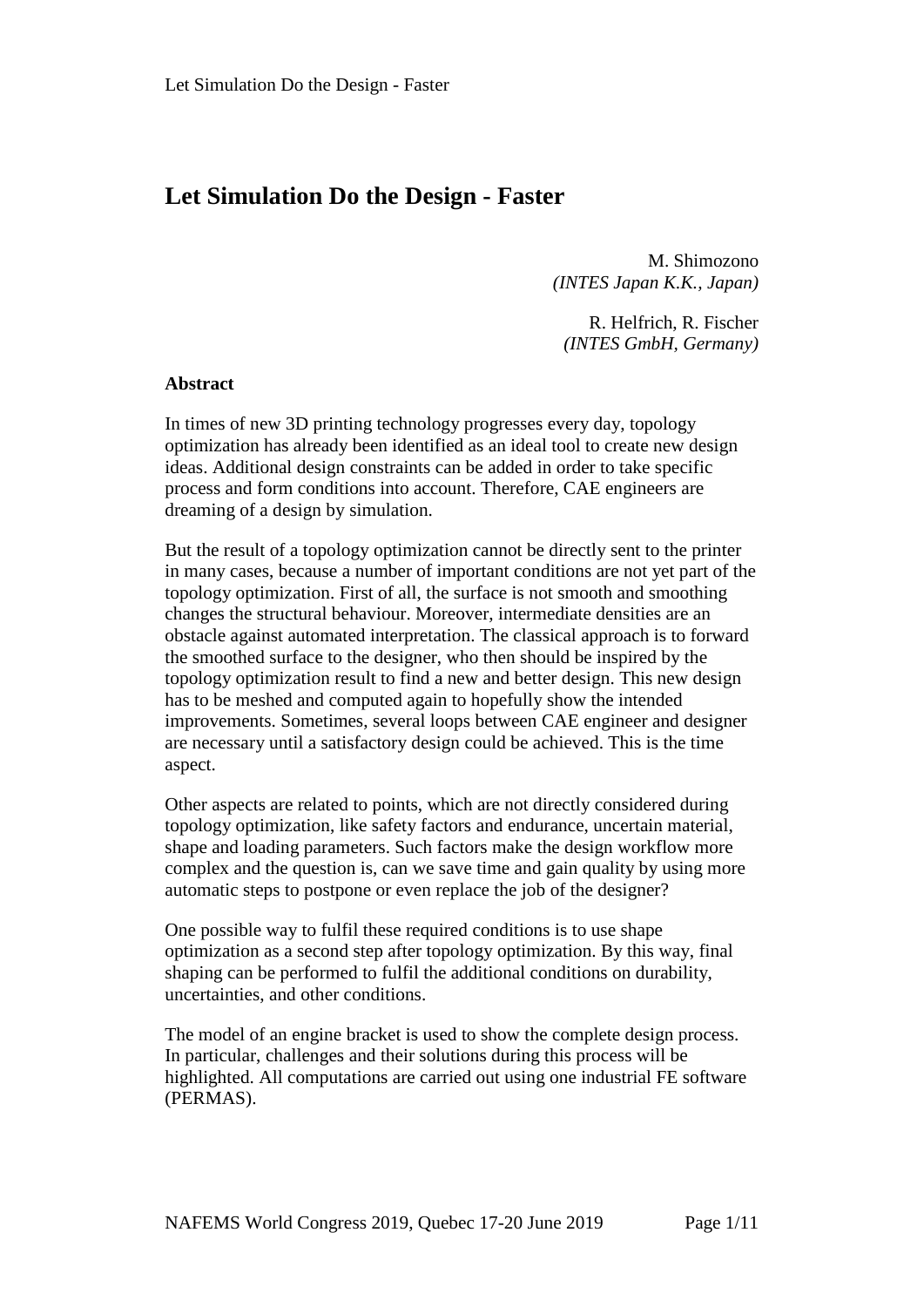### **1. The Task**

Since topology optimization has entered the simulation scene, the idea has been circulating that this could be a way of getting rid of the designer and there would be a way to design parts and machines by an automatic computational process. This idea was recently fed by the upcoming 3D printing technology, where former complex production processes are replaced by just one production step. So, why not replacing the complex design process by just one design step?

But, of course, a design process is not so easy and one can obviously expect a longer period until the dream will become true. Among others, the complete specification of conditions, which a part to be designed has to fulfil, might not be waiting just around the corner. Also, mere topology optimization is for sure not sufficient and the required steps of design by simulation have to be carefully selected. Questions remain regarding the robustness of the design found and even its appearance.

From this situation, it seems to be wise to proceed step by step to the bright future. Also, restricting the view to design cases where the function is absolutely dominating will facilitate the implementation of the required design steps. Moreover, taking mechanical parts and assemblies under static or dynamic loading will also reduce the complexity of a general approach. Altogether, starting with simple design cases and going on to more complex ones, is an old but successful strategy of engineering.

This paper describes the process of designing an engine bracket as industrial part under static loading. The proposed process is described first, followed by an outline of the bracket model. The steps of the process are illustrated by the related simulation results of the bracket. A conclusion will complete the paper.

#### **2. The Process**

The process proposed in this paper is shown in Fig. 1. The steps of this process are explained in the following.

Topology optimization is the principal function for shape finding. To this end, the area of the part, where topology optimization is applied, has to be defined as 'design space'. It is good practice to use a finer mesh in the design space to better represent the force flow. For the sake of convenience, we assume that the initial FE model already contains the design space. Then, the setup of the optimization is a pre-processing step followed by the optimization itself.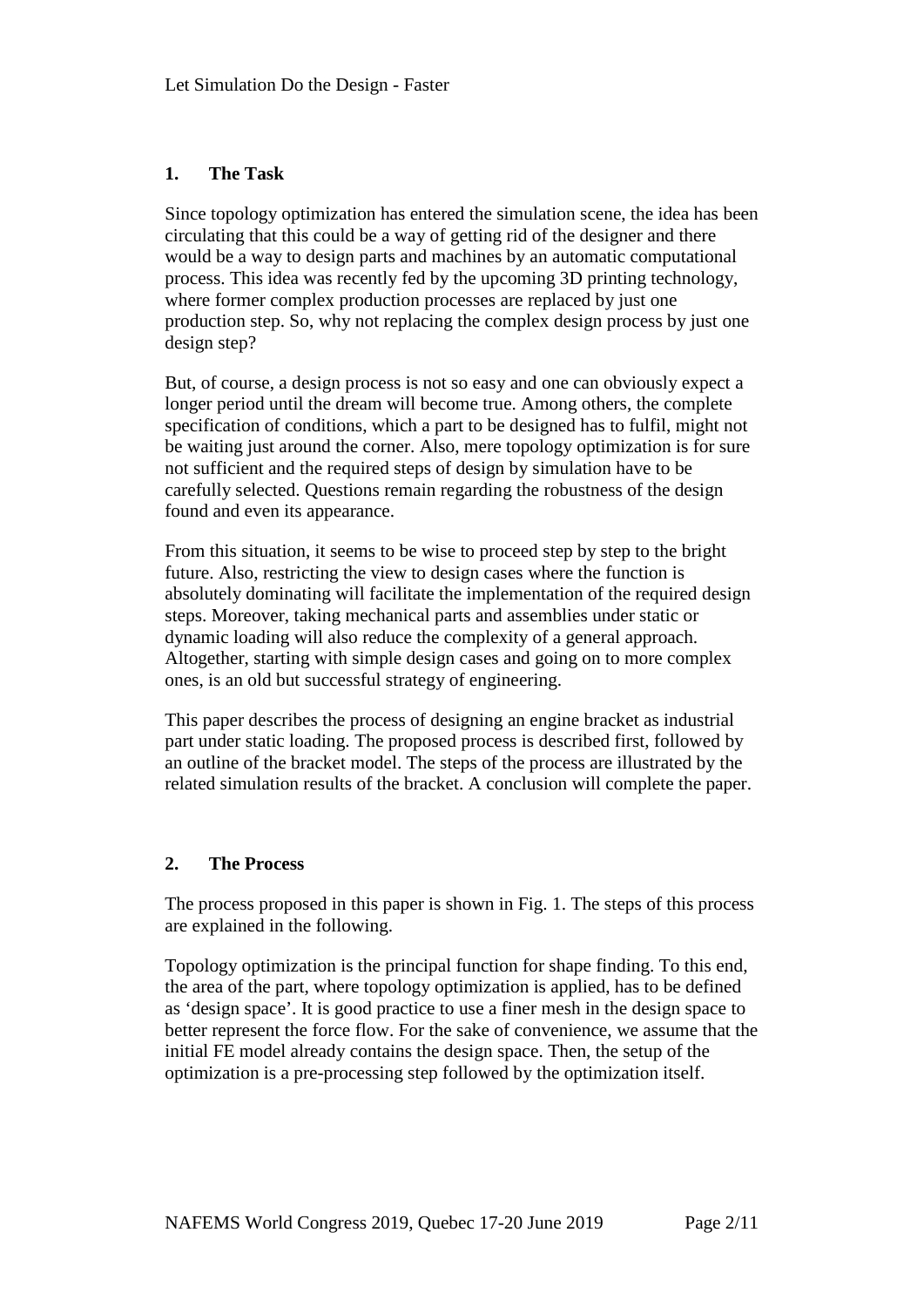

*Figure 1: Proposed process to create a new design from an initial design*

In static analysis, sufficient loading cases are required to reflect the real operation of the part to be designed. It is good practice to take all coupled parts into account in order to have a realistic stiffness condition for the part to be designed. This could be done by adding the full FE models of those neighbouring parts, or a static condensation of the neighbouring parts could be applied in a substructure approach.

Topology optimization is controlled by the element filling ratio as design variable. A filling ratio of an element near Zero means that this element is not needed to bear the loading. In contrast, a filling ratio near One means that this element is needed to bear the loading. It is essential for the quality of the optimization result that middle values of the filling ratio e.g. 0.5 are avoided, i.e. a Boolean 0/1 distribution is ideal. Then, the optimization result is seen as a fully converged result.

Due to the separation of needed elements (full) and not-needed elements (void), stresses in the design space are not very reliable. The stiffness jumps between 'full' and 'void' elements lead to stress concentrations which are not best suited for stress optimization by topology optimization. This is reason, why a subsequent shape optimization is proposed in process.

But before a shape optimization can be used, we have to create a new FE model. First, the surface of the 'full' elements has to be generated as a hull and subsequently smoothed. Some checking and repair tools are needed to overcome problems from the smoothing process (like very thin structures).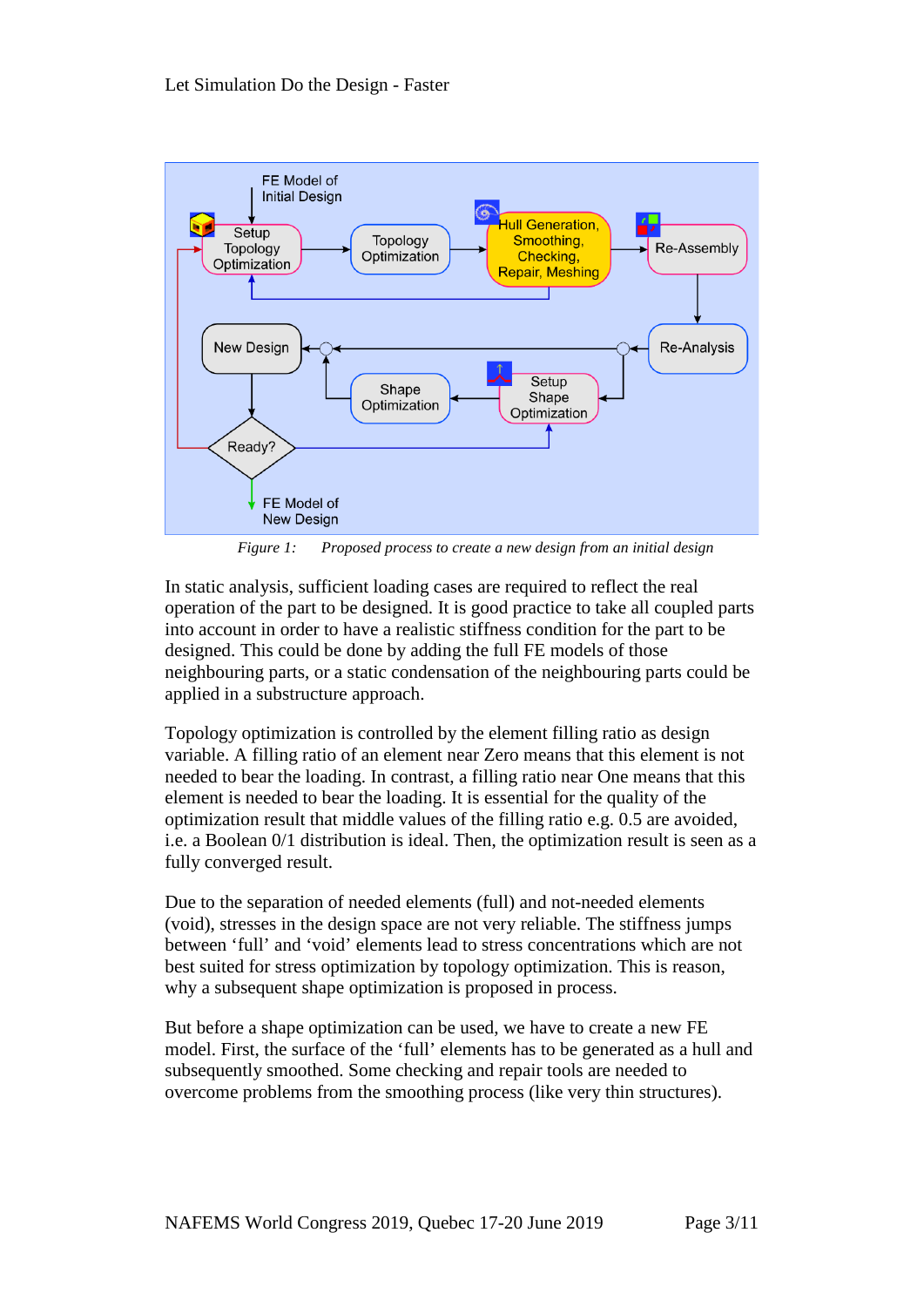Afterwards, the generated hull has to be meshed, because the old mesh cannot be used any more.

The new mesh of the design space has now to be re-assembled with the rest of the structure. So, connections, supports, loads, and material properties are used from the initial model to create a new FE model. This assembly step is performed by a widely automatized pre-processing step.

The next step is just a re-analysis of the new model with the original loads. This step allows a comparison of the results (like displacements) of the new model with the final results of the topology optimization. The differences should be small, of course. If the results of the re-analysis already satisfy all conditions, the design process can be terminated.

If the results are not fully satisfying or an additional gain in weight is a target, the new model has to undergo a shape optimization. The results of the reanalysis serve as a basis for the setup of the shape optimization. A freeform optimization is suggested, which is particularly suited for stress optimization tasks. So, the relevant surface parts of the new model are selected for the specification of the design space for the shape optimization. In addition, design objective and constraints will be defined. It is for sure useful to use the same constraints as for the topology optimization. Other conditions like for the stresses can be added.

The freeform optimization is modifying the coordinates of the surface nodes of the selected design space. The nodes inside the design space are then moved too in order to maintain the quality of the elements.

After a successful shape optimization, a final check has to be done on all conditions. If this check is a passed, the final design is achieved and its FE model is directly available.

#### **3. Model of Engine Bracket**

Fig. 2 shows the model for topology optimization, where the fixation points to the engine are supported and the loading point has an offset to the surface of the structure. This offset is modelled using a rigid body connection between loading point and structure. The engine bracket will become a cast part. Therefore, a release direction is specified to describe the manufacturing process. The fixation points to the engine block should not be changed. There, frozen regions are defined, which keep the fixation areas in the design space, but avoid any modification of these areas by the optimization process. In this model, all finite elements are part of the design space. All areas beside the frozen regions are subject to change by optimization.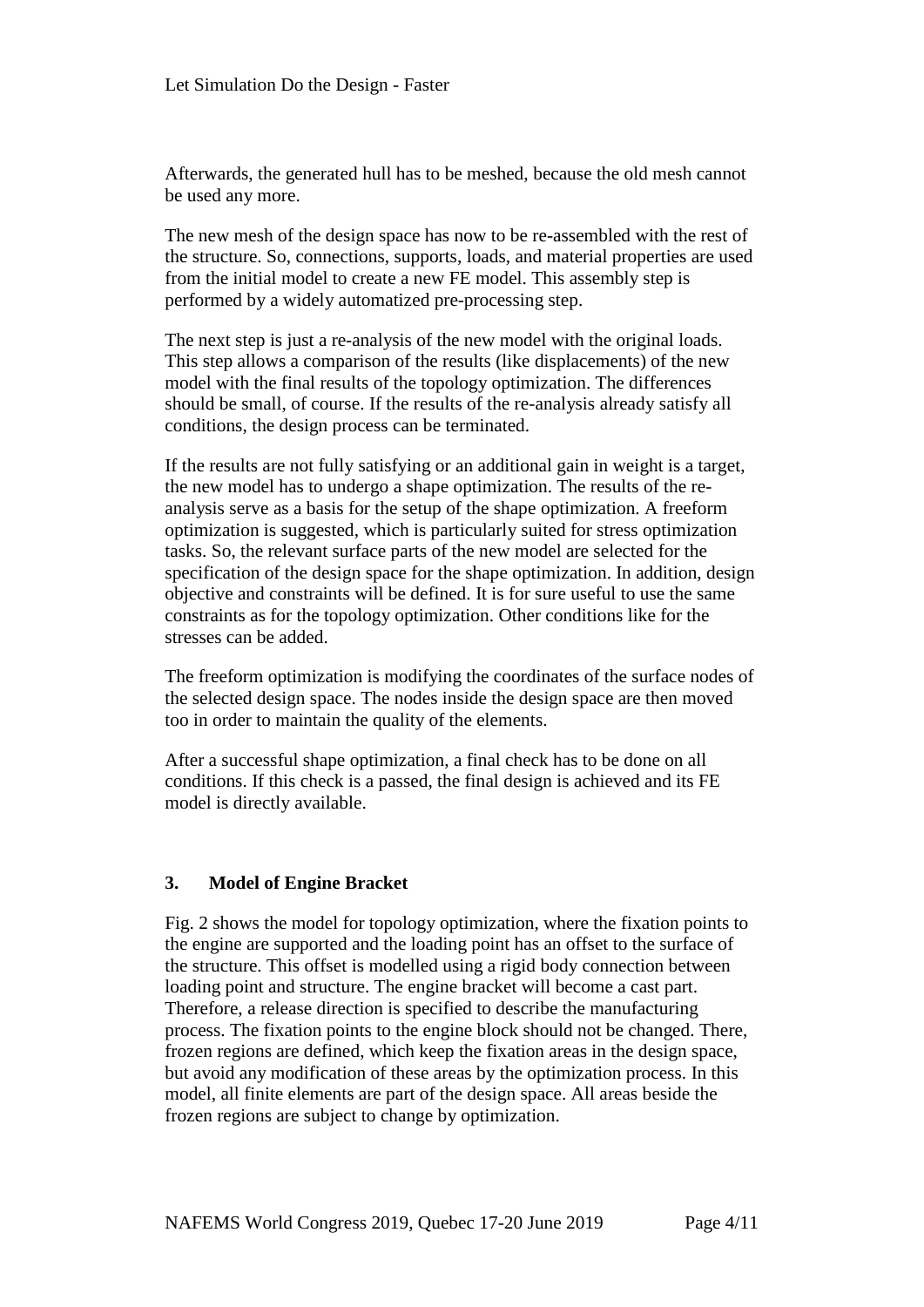

The dimensions of the model are about  $X/Y/Z = 190/165/230$  mm. The model size is about 985,000 nodes and 2,951,000 degrees of freedom.

## **4. Topology Optimization**

The first step of the design process is topology optimization. The starting model as shown in Fig. 2 has a much larger volume than the expected result. So, an initial filling ratio of 0.1 has been used. The objective function is compliance, while the weight is used as additional constraint. This weight limit is taken from the weight of the predecessor part. Figs. 3 and 4 show the course of the objective and the constraint, respectively. The optimization used 37 iterations to get the 0/1 distribution of the element filling ratio..



*Figure 3: Compliance as objective in topology optimization*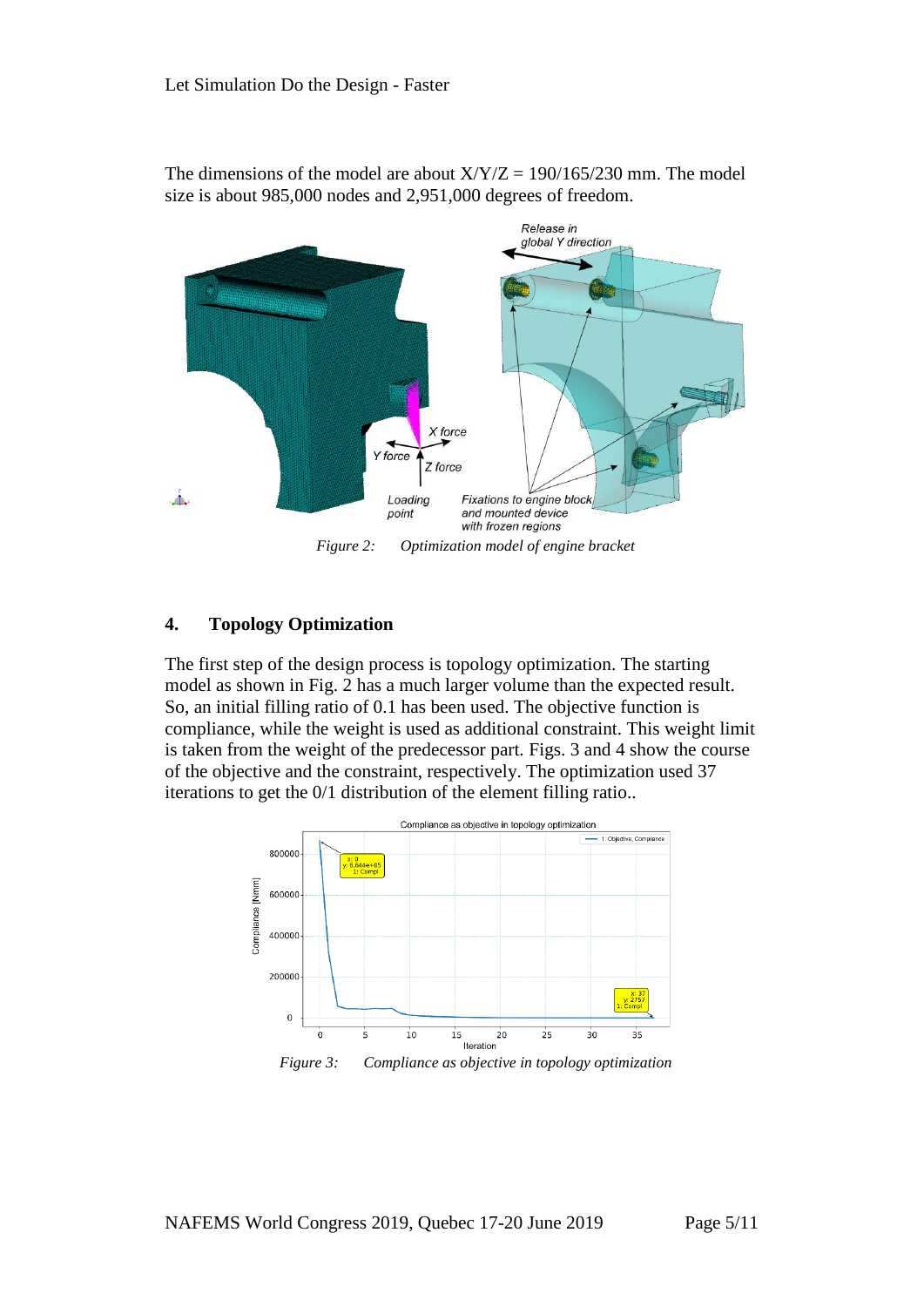

*Figure 4: Weight as constraint in topology optimization*

The primary result of topology optimization is shown in Fig. 5, where all elements with a filling ratio beyond 0.9 are shown together with the length of the displacement vector at the loading point. The displacement is 1.03 mm.



*Figure 5: Topology optimization result showing all elements with filling ratio >0.9*

# **5. Hull Generation and Remeshing**

A design wizard has been created to control the next step of the process, i.e. hull generation and remeshing. To become acquainted with this process step, the design wizard can be used interactively in a graphic environment. Later, when one already feels confident of the result, this process step can be used in an automatized manner. The main points of interest in this process step are as follows:

• The surface level, where the smoothing takes place. This has an influence on the appearance and the weight of the re-meshed part.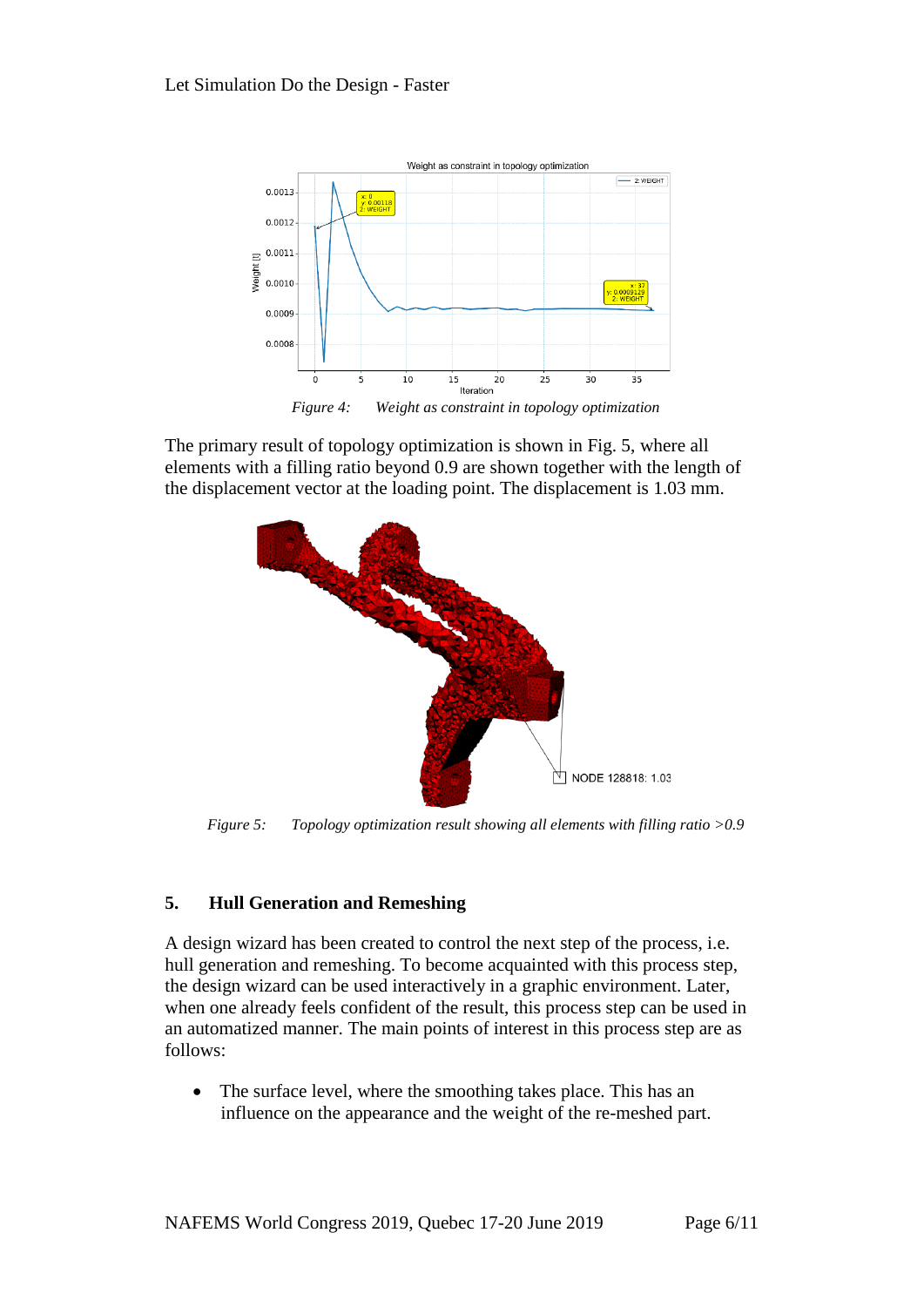- The smoothing level, which determines the quality of the surface.
- The edge length for the surface and solid meshing.
- To create a regular volume (without singularities).

Fig. 6 shows the result of this process.



*Figure 6: Final shape result after smoothing and remeshing*

# **6. Re-Assembly and Re-Analysis**

When having the re-meshed part, then it has to be re-assembled with all other model data from the previous topology optimization model in order to have the same material, boundary conditions, and loads. For this process step, another wizard is provided to handle this assembly.

Then, it is very important to compare the behaviour of the re-meshed and reassembled part with the result of the topology optimization. By doing so, one gets a better feeling, what the smoothing process did with the part. Fig. 7 shows the displacement result of the re-analysis, which shows a stiffer result with 0.93 mm than topology optimization with 1.03mm (see Fig. 5). The weight of the re-meshed part is 914.4 g compared to 912.9 g from topology optimization (a plus of 0.16%).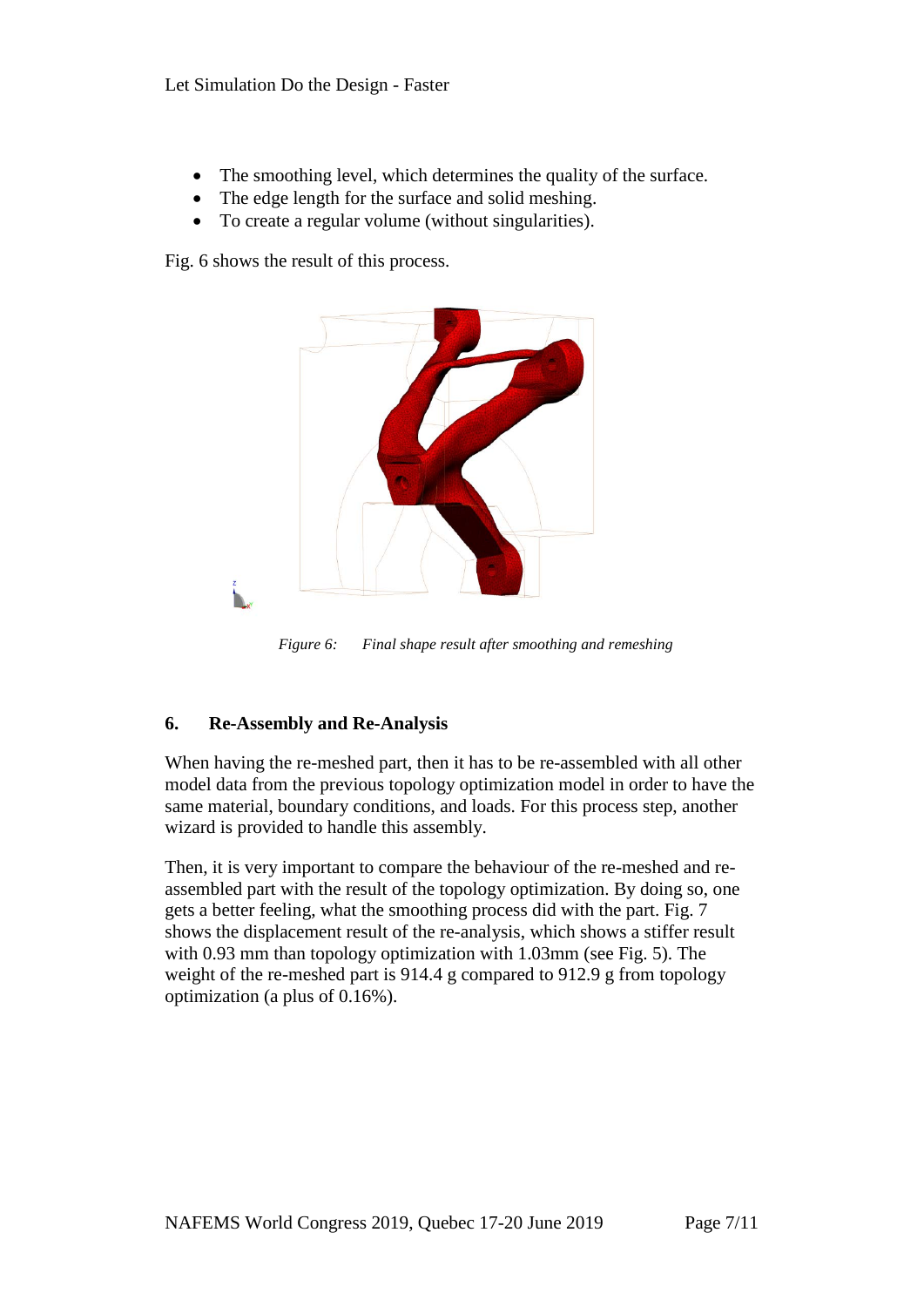

*Figure 7: Displacement result of re-analysis*

## **7. Freeform Optimization**

To finish the surface, a freeform optimization step follows, which mainly allows to take all kinds of stress conditions into account. But this optimization can also be used for other additional conditions, which could not yet be considered in topology optimization. The method used here for freeform optimization is based on optimality criteria, which is above all best suited for stress adjustment tasks.

For our example, Fig. 6 shows the starting shape of freeform optimization. The weight is used as objective and the first principal stress, the von Mises stress, and the stress gradient normal to the part's surface are taken as constraints. Fig. 8 shows the weight objective, where the weight could be reduced by about 10%.

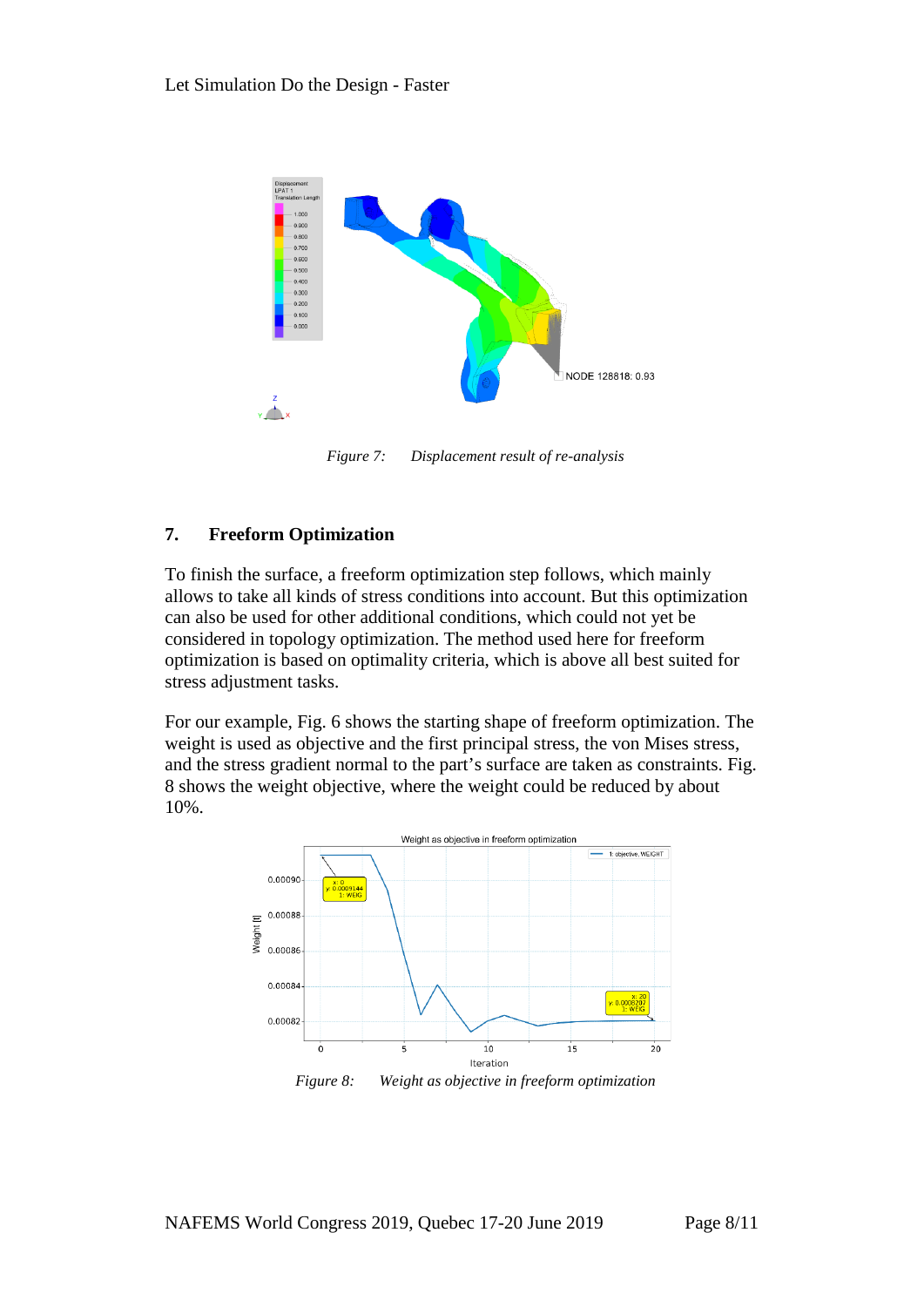The different kinds of stresses are not independent. Therefore, a limit for the von Mises stress of 150 MPa is given and the values of principal stress as well as of stress gradient will be reached automatically. Figs. 9, 10, and 11 show the different stress constraints.



*Figure 9: Von Mises stress as constraint in freeform optimization with limit 150 MPa*



*Figure 10: First principal stress as constraint in freeform optimization*



*Figure 11: Stress gradient as constraint in freeform optimization*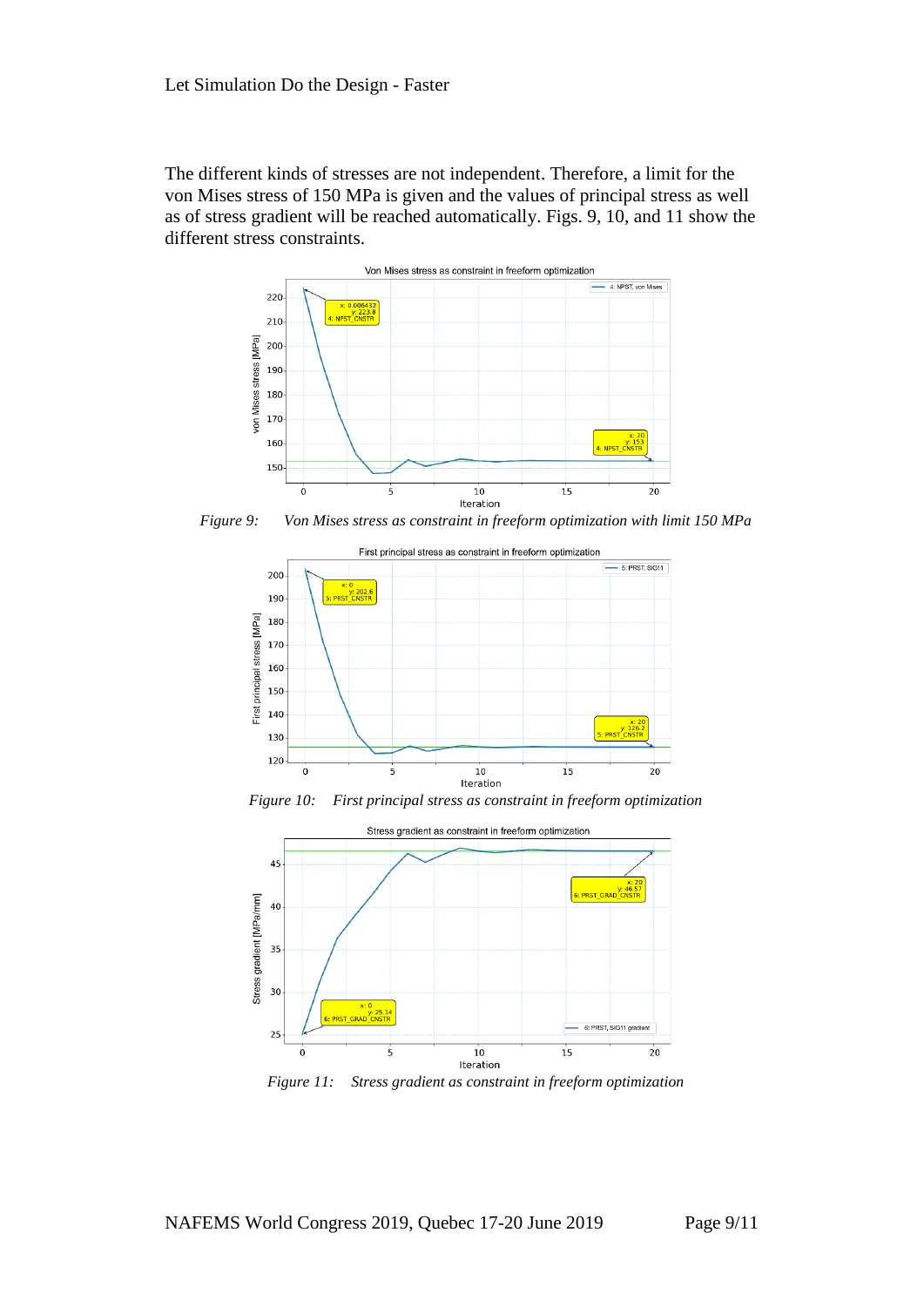For the shape change a growing or shrinking of  $\pm 3$  mm has been allowed. Fig. 13 shows the normal coordinate change with a maximum of about 2.3 mm. So, the allowed limit is not exploited. The reason for this is an additional constraint, which indicates the element quality in the design space. The element quality is important, because the coordinates of all elements in the design space are modified in every iteration. In order to avoid a stop of the optimization due to elements becoming erroneous, the element test constraint is used to avoid such situation. All values less than 1.0 indicate elements with acceptable quality. All values equal or greater 1.0 indicate an erroneous element. Here, the element test constraint is limited by 0.9 (see Fig. 12). With a good element quality, the stress results are also reliable. (see Fig. 14).

Finally, we compare the length of the displacement vector at the loading point (see Fig. 14) and find that after freeform optimization the displacement is 0.99 mm compared to 1.03 mm after topology optimization and 0.93 mm after reanalysis. So, the weight reduction during freeform optimization results in a slightly higher deformation than achieved after remeshing but still smaller than after topology optimization.



*Figure 12: Element test constraint to control element quality* 



*Figure 13: Normal coordinate change*